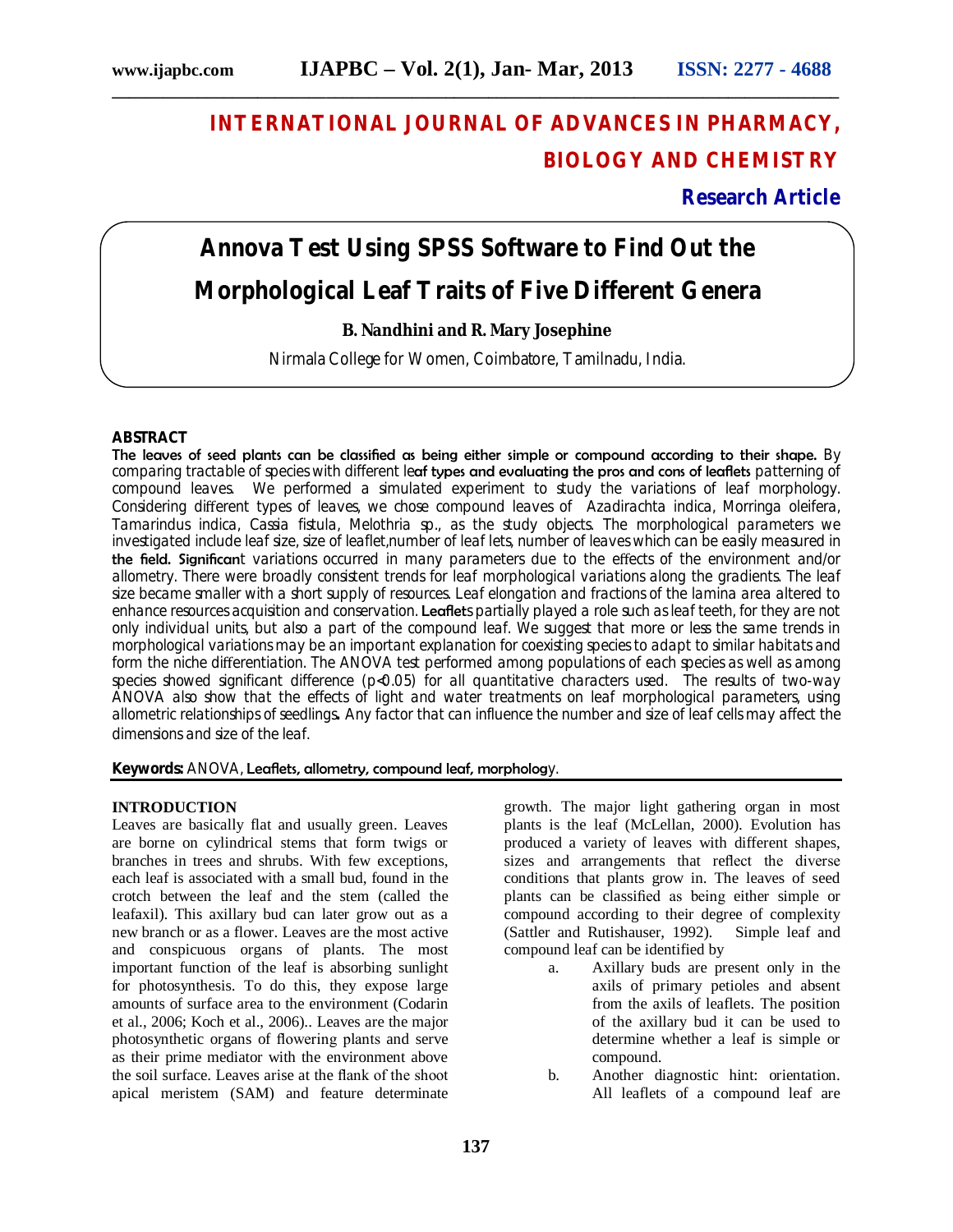oriented in the same plane, whereas if each leaflet were to be a simple leaf instead, they would be oriented in different planes.

Compound leaves are seen as partially indeterminate structures that share properties with both shoots and leaves. Under abiotic stress, plants alter their physiology, morphology and development in response to environmental changes. Leaves are important organs for photosynthesis and play an important role in survival and growth of a plant. The leaf shape and structure are defined mainly in a brief period of primary morphogenesis based on the possible role of reaction–diffusion systems and can be altered by the allometric expansion. There are so many types of leaves in nature, from blades to needles (López-Serrano et al.2005). Differences in leaf size can significantly alter whole-lamina- and whole-leaf-integrated chemical and structural characteristics and thereby modify general scaling relationships between plant structures, chemistry and function [Niinemets U,2007]. A compound leaf consists of several, separated segments called leaflets.The leaflets are usually grouped in pairs around the elongated rhachis that corresponds to the midrib of a normal leaf. Compound leaves are leaves that have been divided into more than 1 blade. What may appear to be a leaf is actually only a part of the bigger leaf attached to a rachis instead of a woody twig.

#### **Different types of compound leaves**

- 1. **Simple leaves** have a flat, undivided blade, not separated into leaflets, that is supported by a stalk, called a *petiole*. Leaves of plants, such as Zinnia, that lack petioles are called sessile leaves. Redbud, elm, and maple have simple leaves.
- 2. **Compound leaves**  have blades that are divided into leaflets that form in one plane. Leaflets lack axillary buds, but each compound leaf has a single bud at the base of its petiole. There are two kinds of compound leaves: *pinnately* compound leaves and *palmately* compound leaves.
	- **a. Pinnately compound leaves** form in pairs along a central, stalk-like *rachis*.eg., Ash, walnut, and rose. Pinnately compound" leaves exhibit wide variety, but in all the leaflets are arranged along the midvein. A few are "even pinnate"

without a terminal leaflet, while most are "odd pinnate" and bear a leaflet at the end of the rachis five-leaflet eg., Virginia Creeper

 **Bipinnately compound leaf** – pinnately compound leaf with the leaflets divided pinnately again.

**b. Palmately compound leaves** attach at the same point, mush as the fingers are attached to your palm. Horse chestnut (Aesculus), marijuana (Cannabis), clover (Trifolium) and lupine (Lupinus).In plants with "palmately compound" leaves the leaflets radiate from the end of the petiole, creating a hand-like configuration.

#### **METHODOLOGY STUDY SITE**

The study was conducted in the colleges campus (Nirmala college for women, Coimbatore) Tamilnadu, South India. The site is characterized by warm temperate monsoon climate, with mean annual temperature of  $13\pm1\degree C$  and average annual precipitation of 600–850 mm, falling mostly during the summer. The soil type of this area is Red soil.

#### **SAMPLES**

In this study, 5 different plants leaves from *Azadirachta indica, Moringa oleifera, Tamarindus indica, Cassia fistula, Melothria sp.,* for the research in which all belongs to compound leaves . From each tree 20 leaflets were collected to measure the length of the petiole,number of branches in leaflet, number of leaves, and size of the size.

#### **MORPHOLOGICAL MEASUREMENTS**

- The petiole is the stalk of the entire leaf; this feature is applied to the leaflet stalk in the case of compound leaves. Petiole length is measured using a measuring scale in centimeters.
- Full length of the leaflet is measured. From the base of the leaflet to tip of the leaflet is measured using a measuring scale in centimeters.
- Total number of branches
- Total number of leaves present in a leaflet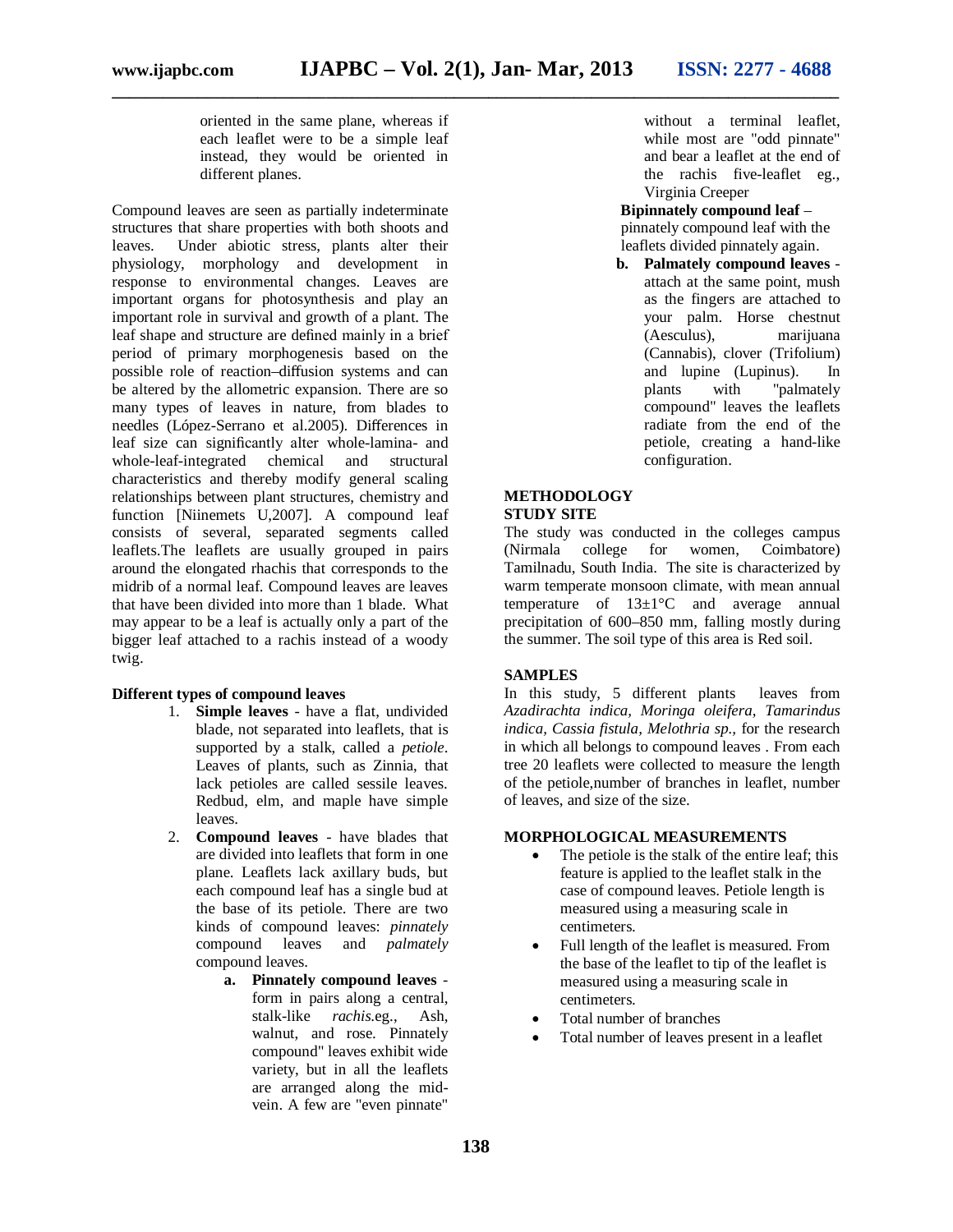

#### **STATISTICAL ANALYSIS**

Analysis of variance (ANOVA) was used, followed by Least Significant Test (LSD) was performed. Species or populations considered as fixed factors without transformation. The statistical analysis of the data was carried out using the SPSS version 16.0 and the Stat Graphics Plus version 5.1 statistical packages. Analysis of variance (ANOVA) was used to test for differences between the different plant types and morphological parameters in relation to the leaf length were used as the variate. We used linear and non-linear regression analyses in the form  $y = a +$ bx and  $y = a + b1x + b2x2$  to test for statistical relationships between leaf morphological variables and different plant types .Regression fits and associated r2 and P values were given in each panel. All regressions were considered significant at  $P <$ 0.05.

#### **RESULTS**

|                | Tamarindus indica        | Azadirachta indica       | Moringa oleifera         | Melothria sp.,                | Cassia fistula           |
|----------------|--------------------------|--------------------------|--------------------------|-------------------------------|--------------------------|
|                | $27.97 \pm 3.90^{\circ}$ | $30.26 \pm 3.47^{\circ}$ | $34.33 \pm 3.20^{\circ}$ | $30.68 \pm 4.54$ <sup>a</sup> | $53.84 \pm 5.84^{\circ}$ |
|                | $8.30 + 1.93^{\circ}$    | $8.03 \pm 0.36^{\circ}$  | $12.69 + 2.53^b$         | $12.60 \pm 0.50^{\circ}$      | $15.57 \pm 1.76^{\circ}$ |
|                | $1.45 \pm 0.43^{\rm d}$  | $1.00 \pm 0.00^{\rm d}$  | $1.00 + 0.00^{\circ}$    | $1.00 + 0.00^d$               | $0.60 + 0.21$            |
|                | $12.50 + 3.30^b$         |                          | $10.40 + 0.94^{\circ}$   | $4.00 + 0.79^{\circ}$         | $22.30 + 3.48^b$         |
| E              | $30.75 + 3.29^{\circ}$   | $13.32 + 1.10^b$         | $31.15 + 3.22^a$         | $14.55 + 1.15^b$              | $13.80 + 1.01^{\circ}$   |
| CD<br>(p<0.05) | 4.12                     | 2.69                     | 3.46                     | 3.27                          | 4.62                     |

A= Length of the New Developed leaflet ; B= Length of the New Developed leaf; C= Length of the New Developed petiole;D= Number of Leaflets per Shoot;E= Number of Leaves per Shoot.

Values are mean ± SD of twenty samples in each group Means followed by a common superscript are not significant at 5% (p<0.05)